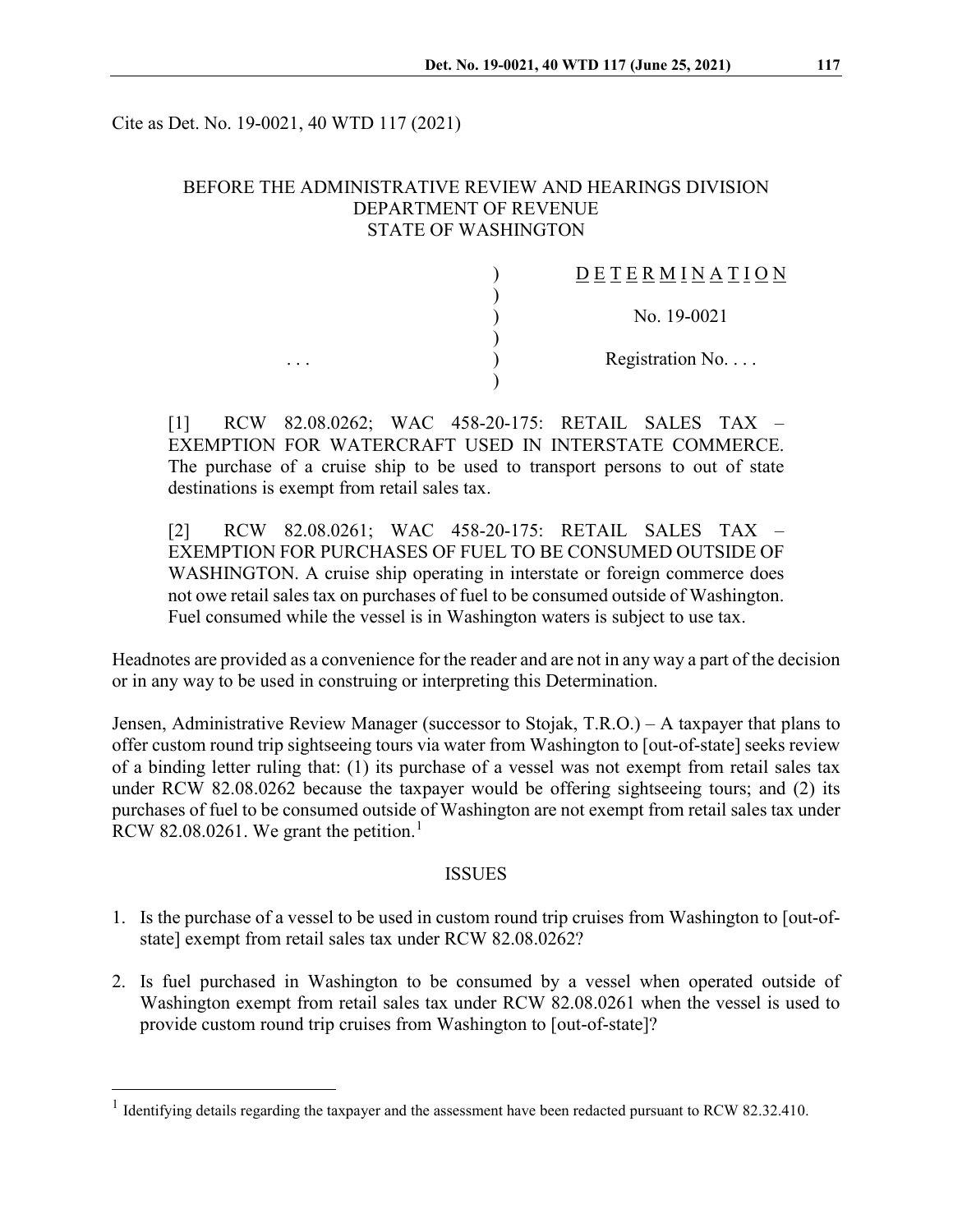#### FINDINGS OF FACT

. . . , doing business as . . . , (Taxpayer) plans to offer round trip sightseeing tours via water from Washington to [out-of-state]. Before beginning its business operations, Taxpayer contacted the Department on January 7, 2017, to seek a binding tax ruling regarding the chartered boat excursions it intends to offer. Taxpayer's request was as follows:

[Taxpayer] is a USCG regulated commercially skippered charter boat company that provides overnight sightseeing excursions for up to … passengers for hire on a … foot passenger vessel between and within the waters of the states of Washington and [out-ofstate]. More specifically, [Taxpayer's] expeditions provide overnight sightseeing excursion charter tours, for hire from 3 to 10 days, in and around [Washington and out-of-state waters]. . . .

Taxpayer's Ruling Request, January 7, 2017. Taxpayer asked for the following three rulings in its request: (1) that it is exempt from paying retail sales tax on "products or services related to purchase of watercraft, labor and service, rendered to construct, repair, clean, alter or improve [the watercraft]" under RCW 82.08.0262; (2) that it is exempt from paying retail sales tax under RCW 82.08.0261 on fuel it acquires in Washington for use outside of Washington on its sightseeing tours; and (3) that its provision of charter boat sightseeing services is exempt from public utility tax "as discussed in DOR Special Notice . . . Taxability of Charter Boat Industry dated [A]ugust 13, 2009; page 2 'Skippered Charters', item 3 and WAC 458-20-179 & RCW 82.16.020." *Id*.

Taxpayer provided a copy of its business plan to the Department when it requested the tax ruling. The business plan describes its primary intended business activity as offering "scheduled allinclusive 6 day/5 night cruises" in Washington [and out-of-state]. The business plan explains that Taxpayer intends to offer cruises that start and end at different ports of call where passengers "will board at one port and disembark at another port." The plan further explains that the primary tourist cruising areas will be [out-of-state]. The plan explains that the "remote environments only accessible by smaller vessels and not the larger cruise ships," offered by [out-of-state] make it an ideal location for its passenger cruise service. The plan states that "tidewater and hanging glaciers, deep fjords, waterfalls, rugged coastlines, snow-crested mountains, secluded coves, abundance of wildlife, and limited boat traffic will be part of the one week cruise experience." The Plan states that its crew will include a chef and a naturalist/sea kayak guide. In addition, cruise activities offered by Taxpayer "will include kayaking, whale watching, bird viewing, beachcombing, hiking, sightseeing, ship handling, and optional navigational instruction." The naturalist Taxpayer plans to employ onboard will "be a resource for local geological, cultural, wildlife, and conservation information." Finally, the plan explains that Taxpayer's cruises will include "client transportation on the [out-of-state] train between [cities out-of-state]."

On January 26, 2017, the Department's Taxpayer Information and Education ("TI&E") unit responded to Taxpayer's request for a binding tax ruling. In its response, TI&E ruled as follows: 1) Taxpayer's business does not qualify for the sales tax exemption provided in RCW 82.08.0262; 2) Taxpayer's business does not qualify for the exemption from sales tax on purchases of fuel to be consumed outside of Washington in RCW 82.08.0261; and 3) Taxpayer's business is not subject to the Public Utility Tax ("PUT").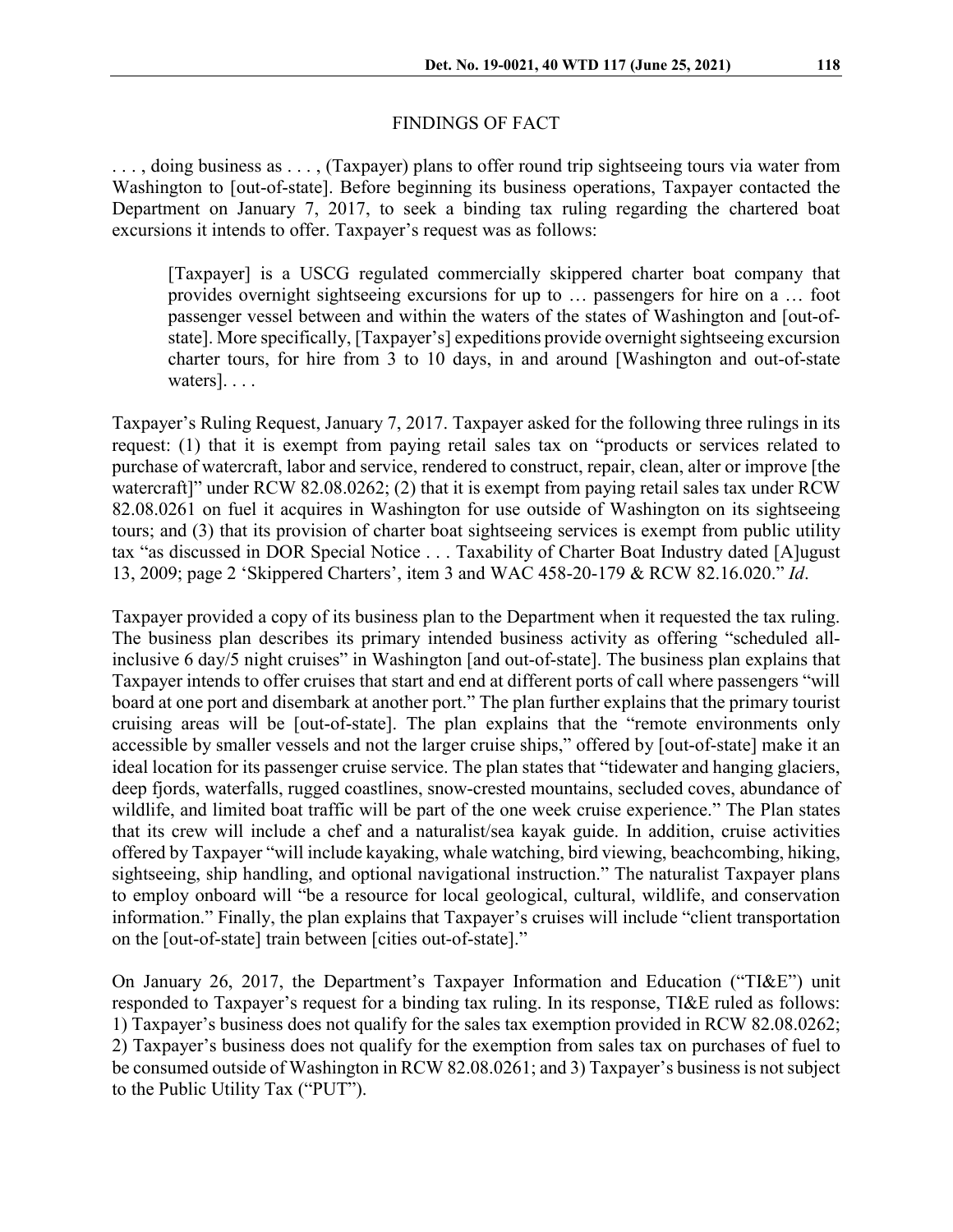On January 30, 2017, Taxpayer responded to the Department's ruling and requested that TI&E reconsider the ruling issued on January 26, 2017. Taxpayer provided additional information about its anticipated business activities to support this request. Taxpayer wrote, in pertinent part:

[Taxpayer] is a fully crewed United States Coast Guard regulated commercial vessel charter company that will provide passenger service, on an … foot vessel, with service between several ports of call. These ports of call include, but [are] not limited to, the following locations allowing passengers to board (start) and disembark (end) at the identified locations at predetermined schedule departures that provides our clients with . . . cruising adventures.

[In-state and out-of-state ports of call]

More specifically, during [Taxpayer's] primary service season (spring, summer and early fall), the company will offer multi-day/overnight charter service for up to … paying passengers on different scheduled itineraries (routes) between the several ports of call as listed above. These different ports of call allow our clients to select which scheduled itineraries (routes) best meet their needs. For example, our clients can book an Inside Passage charter boarding in [Washington] and disembarking in [out-of-state], or book a departure from [out-of-state] and then disembark in [out-of-state]. During the "off-season", [Taxpayer] will most likely provide some limited (non-scheduled/by reservation only) multi-day/overnight charter service between and around [Washington] and [out-of-state] waters where passengers may board and disembark the vessel at the same or different ports of call in both [Washington and out-of-state].

. . . [Taxpayer] is requesting verification and to receive a binding tax ruling letter from [TI&E] confirming the understanding of the tax law and the associated tax exemption.

1) [Taxpayer] is exempt from paying state sales tax for such product or services related to the purchase of watercraft, labor and service, rendered to construct, repair, clean, alter or improve for hire carrier due to the fact that the vessel will be engaged in interstate and foreign commerce activity and that its passengers board (start) and disembark (end) their cruise journeys of different port of calls from the various locations of Washington, [and out-of-state]. (Ref. RCW 82.08.0262).

2) Tax on fuel that is consumed by the vessel owned by [Taxpayer] when operated outside the state of Washington transporting passengers from different ports of call as discussed above (Ref. RCW 82.08.0262 and WAC 458-20-175).

3) That [Taxpayer] is exempt from the Public Utility Tax due to [Taxpayer] providing full crewed charter services on a watercraft/vessel that is subject to the B&O under service and other activities classification unless the service to be provided by [Taxpayer] is bundled within other sold sales and service activities. (Reference: DOR Special Notice – Taxability of the Charter Boat Industry; dated August 13, 2009; page 2 Skippered Charters paragraphs 2 & 3 – "The public utility Tax does not apply to any charter boat service"; and WAC 458-20-175).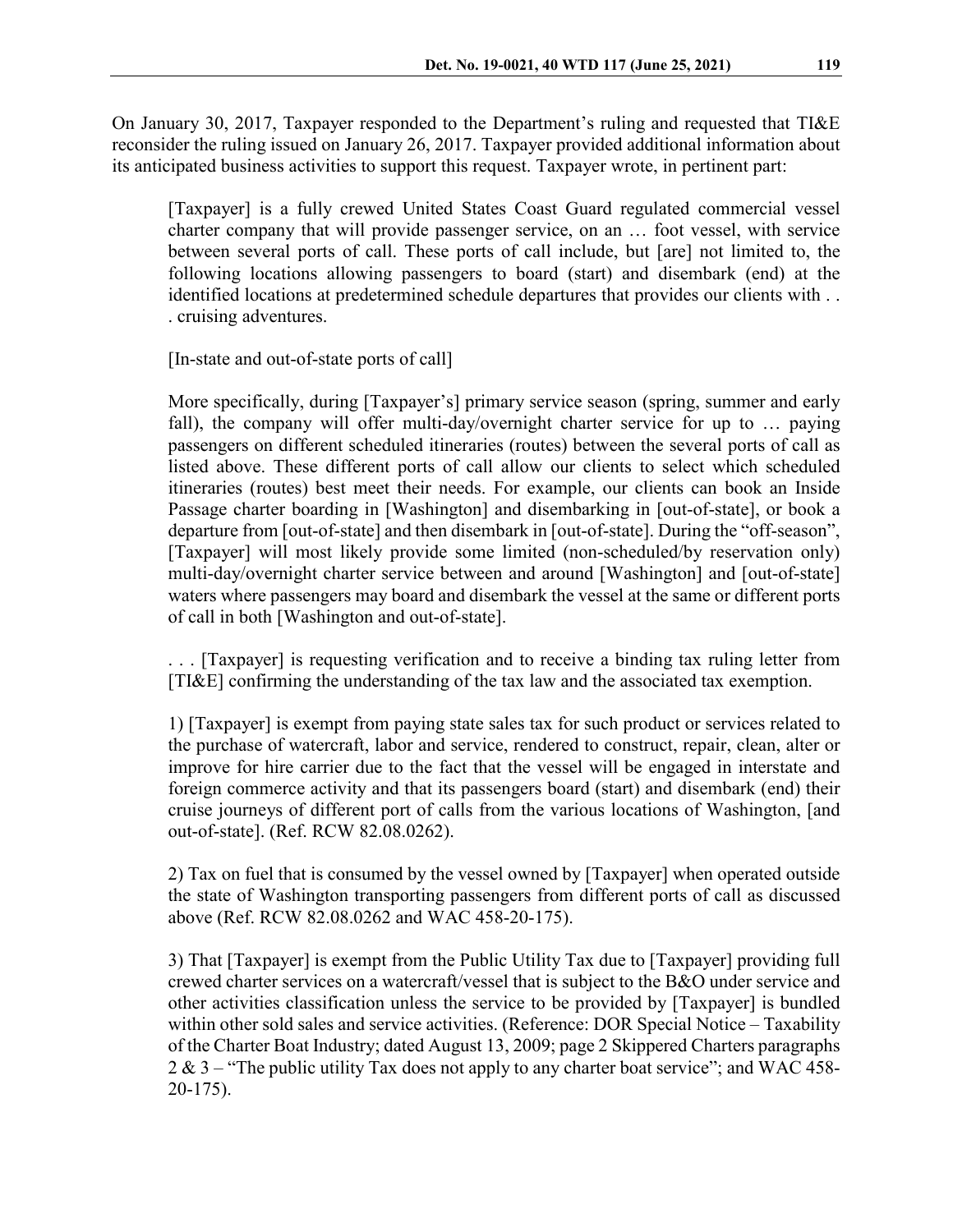Taxpayer Letter, January 30, [2](#page-3-0)017.<sup>2</sup> TI&E responded to Taxpayer's request for reconsideration of its original ruling on March 2, 2017, and issued a ruling that superseded its January 26, 2017, ruling. TI&E's ruling stated, in pertinent part:

### **Question 1)**

Is [Taxpayer's] purchase of a vessel exempt from retail sales tax under RCW 82.08.0262?

#### **Response 1)**

No, based on the information provided, your business does not qualify for the sales tax exemption provided in RCW 82.08.0262. Therefore, you must pay sales/use tax on your purchase of watercraft, labor and services, rendered to construct repair, clean, alter or improve your watercraft.

. . .

### **Question 2)**

Is [Taxpayer's] purchase of fuel exempt from retail sales tax under WAC 458-20-175?

### **Response 2)**

No, your business does not qualify for the exemption from sales tax on purchases of fuel to be consumed outside of Washington.

. . .

### **Question 3)**

Is [Taxpayer's] income from providing guided tours by vessels exempt from PUT? Under what tax classification is the income subject to tax?

#### **Response 3)**

We agree that the income received from your guided tours is not subject to Public Utility Tax (PUT).

The income you receive from providing this activity is subject to business and occupation (B&O) tax under the Tour Operator Classification. You do not have to collect sales tax on this activity. . . .

Letter Ruling, March 2, 2017. Taxpayer timely petitioned the Department's Administrative Review and Hearings Division (ARHD) for administrative review of the tax ruling. Taxpayer states in its petition that TI&E erred in its ruling when it determined that Taxpayer's anticipated business activities do not qualify for the exemption from sales tax provided by RCW 82.08.0262. Taxpayer also states that TI&E erred in its determination that Taxpayer would not qualify for an exemption from sales tax on fuel consumed out of state by its vessel as part of its anticipated business activities. Taxpayer agrees with TI&E's ruling that PUT does not apply to its anticipated business activities.

<span id="page-3-0"></span><sup>&</sup>lt;sup>2</sup> Excerpted as written without correction for grammar or typographical errors.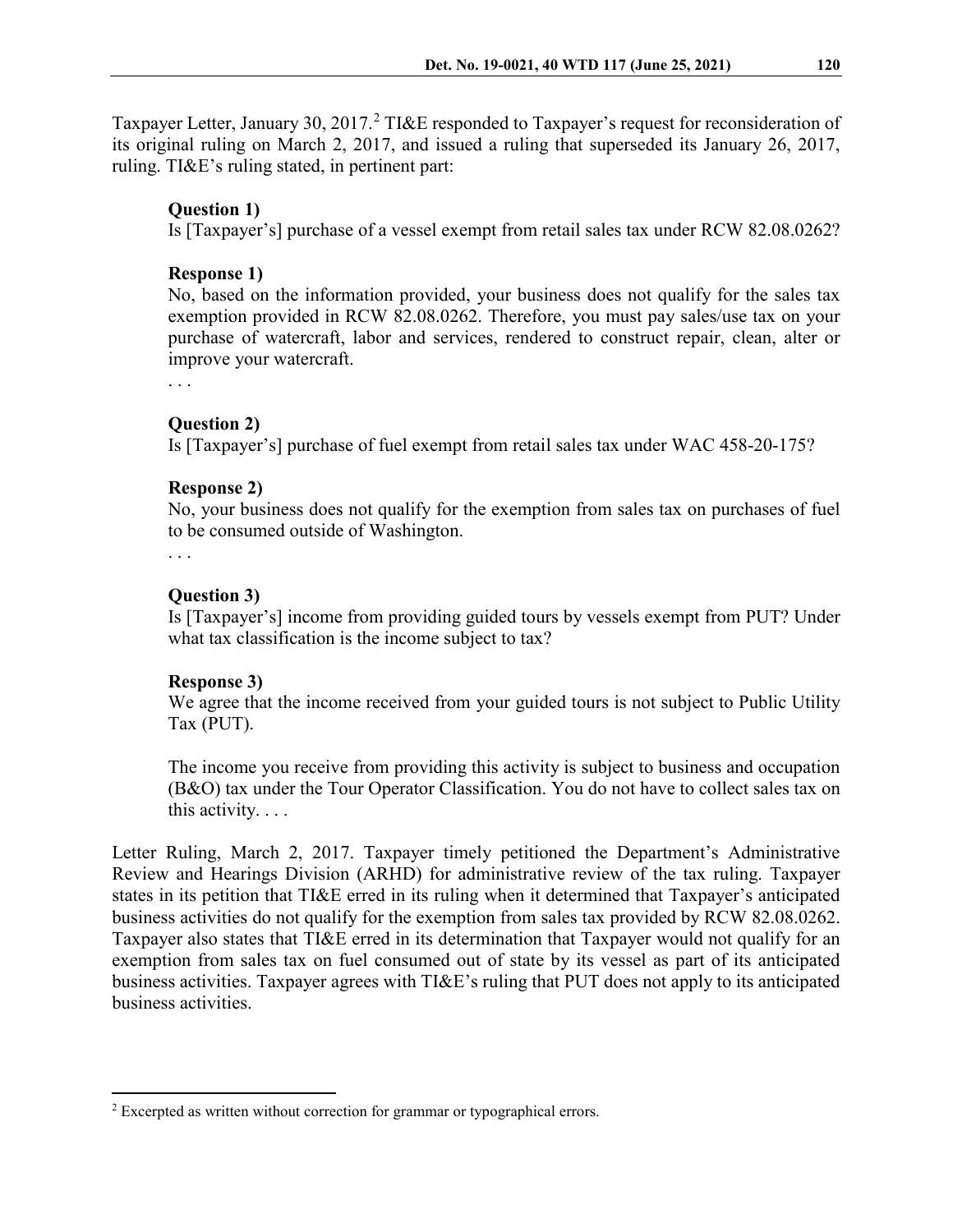To support its position that it qualifies for the exemption from sales tax provided by RCW 82.08.0262, Taxpayer argues that its anticipated business activities entail transporting passengers between different ports of locations in Washington [and out-of-state]. Thus, Taxpayer argues that its vessel will engage in interstate and foreign commerce thereby rendering the purchase of the vessel, any tangible personal property therein incorporated, and labor and services rendered in constructing, repairing, cleaning, altering, or improving the vessel, exempt from Washington's retail sales tax pursuant to the terms of RCW 82.08.0262. Similarly, Taxpayer argues that RCW 82.08.0261 exempts any fuel that its vessel will consume while operating outside the state of Washington.

# ANALYSIS

# *I. Application of RCW 82.08.0262 to Taxpayer's Intended Business Activities*

RCW 82.08.020 imposes retail sales tax on all sales of tangible personal property unless a specific exemption applies. The use tax complements the retail sales tax by levying a tax on "the privilege of using within this state as a consumer" any article of tangible personal property on which retail sales tax has not previously been paid. RCW 82.12.020(1) and (2).

RCW 82.08.0262 provides a sales tax exemption for watercraft, components of watercraft, and labor and services rendered in respect to watercraft used in interstate or foreign commerce.

(1) The tax levied by RCW 82.08.020 does not apply to  $\dots$ 

(b) Sales of . . . watercraft for use in conducting interstate or foreign commerce by transporting property or persons for hire . . .

(c) Sales of tangible personal property that becomes a component part of such . . . watercraft . . . in the course of constructing, repairing, cleaning, altering, or improving the same; and (d) Sales of charges made for labor and services rendered in respect to such constructing, cleaning, altering, or improving.

The Department implements the exemptions in RCW 82.08.0261 [(discussed below)] and RCW 82.08.0262 in WAC 458-20-175 ("Rule 175"). Rule 175 repeats the requirements for the retail sales tax exemption provided by RCW 82.08.0262 relevant to watercraft engaged in interstate and foreign commerce. It states:

By reason of specific exemptions contained in RCW 82.08.0261 and 82.08.0262 the retail sales tax does not apply upon the following sales:

(1) Sales of . . . watercraft for use in conducting interstate or foreign commerce by transporting therein or therewith property and persons for hire;

(2) Sales of tangible personal property which become a component part of such carrier property in the course of constructing, repairing, cleaning, altering or improving the same; (3) Sales of or charges made for labor or services rendered with respect to the constructing, repairing, cleaning, altering or improving of such carrier property;

(4) Sales of any tangible personal property other than the type referred to in 1 and 2 above, for use by the purchaser in connection with such businesses, provided that any actual use thereof in this state shall, at the time of actual use, be subject to the use tax.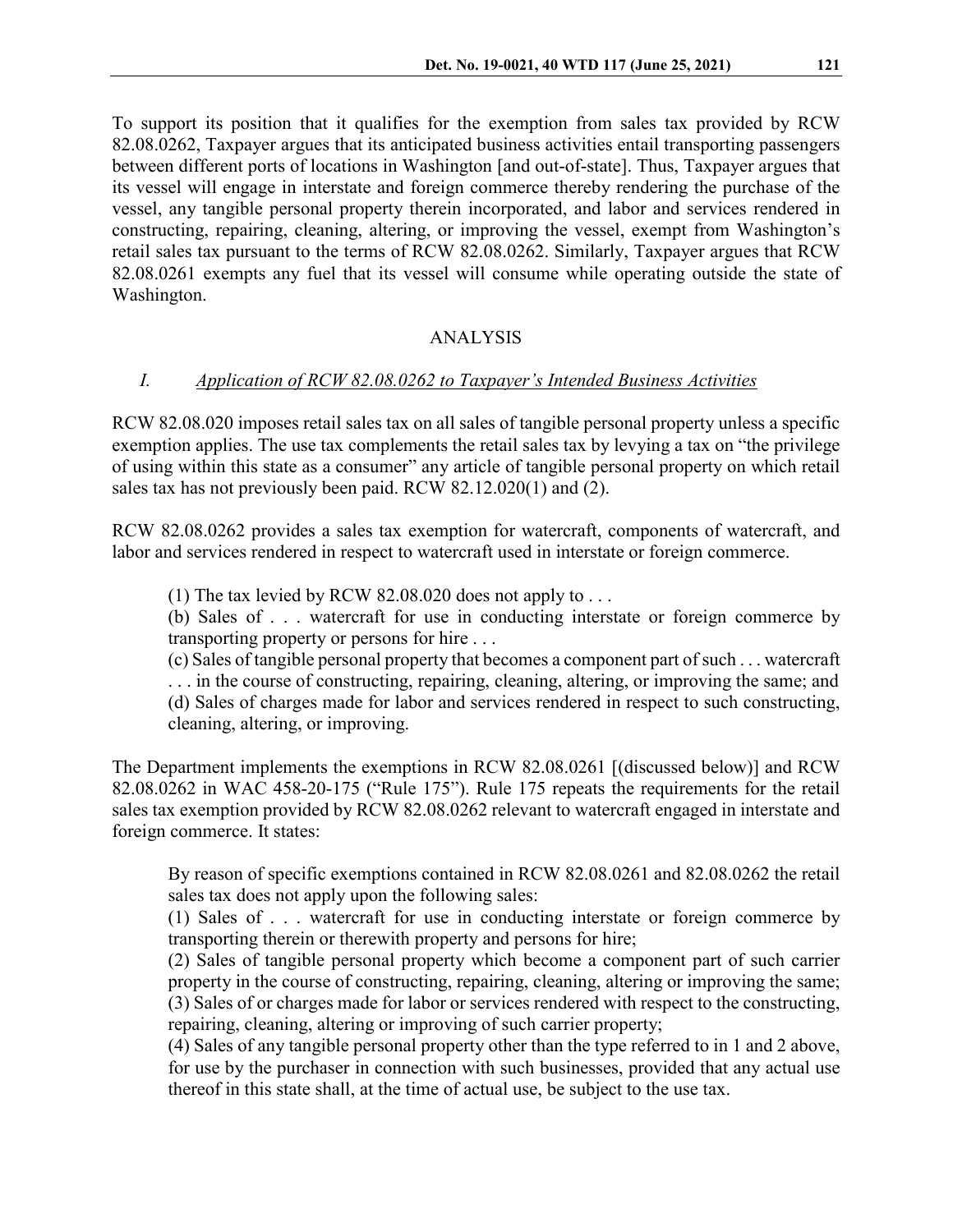Before determining whether Taxpayer's purchase of a vessel falls within RCW 82.08.0262, there are a few rules of statutory construction we must consider. When interpreting statutory language, Washington courts strive to ascertain and carry out the legislature's intent. *Dep't of Ecology v. Campbell & Gwinn L.L.C.*, 146 Wn.2d 1, 9-10, 43 P.3d 4 (2002). The starting point to determine legislative intent begins with the statute's "plain language and ordinary meaning." *State v. J.P*. 149 Wn.2d 444, 450, 69 P.3d 318 (2003) (quoting *Nat'l Elec. Contractors Ass'n v. Riveland*, 138 Wn.2d 9, 19, 978 P.2d 481 (1999)). When the statute's plain language is unambiguous (i.e. "the statutory language admits of only one meaning"), courts do not look beyond that language. *State v. J.P.*, 149 Wn.2d at 450 (citing *State v. Wilson*, 125 Wn.2d 212, 217, 883 P.2d 320 (1994)).

Pursuant to RCW 82.08.0262 the exemption applies to "[s]ales of . . . watercraft *for use in conducting interstate or foreign commerce by transporting property or persons for hire* . . . ." (Emphasis added.) It also applies to sales of component parts and sales of labor and services related to such watercraft. *Id.* Therefore, under RCW 82.08.0262, sales qualify for the exemption so long as the relevant watercraft is: 1) used in interstate or foreign commerce; and 2) used for "transporting property or persons for hire."[3](#page-5-0)

Here, both elements are in dispute. Taxpayer argues that transporting persons into [out-of-state] waters and returning to Washington is transporting persons in interstate commerce. TI&E concludes that entitlement to this exemption requires the person to be a private or common carrier engaged in interstate commerce and that operating a sightseeing tour does not constitute transporting persons for hire.

The phrase "interstate commerce" is not defined in RCW 82.08.0262 or in Rule 175. Federal law defines "interstate commerce" in some statutes as commerce between different states. *See, e.g*., 18 U.S.C. § 10. ("commerce between one State, Territory, Possession, or District of Columbia and another State, Territory, Possession, or the District of Columbia."); 21 U.S.C. § 321(b)(1) ("commerce between any State or Territory and any place outside thereof."). Courts have likewise interpreted interstate commerce as commerce moving from one state to another in other contexts. *See Walters v. American Coach Lines of Miami, Inc.*, 575 F.3d 1221, 1229 (11<sup>th</sup> Cir. 2009) (a bus company's shuttle ride from port to airport is part of interstate commerce); *Marshall v. Victoria Trans. Co., Inc*., 603 F.2d 1122, 1123 (5th Cir. 1979); *Abel v. Southern Shuttle Services, Inc*. 631 F.3d 1210 (11th Cir. 2011). Because Taxpayer's proposed business involves operating a cruise ship across state lines and into [out-of-state locations], Taxpayer operates in interstate or foreign commerce.

Another key inquiry in this case is whether Taxpayer transports persons for hire. RCW 82.08.0262 does not define "transporting property or persons for hire." Rules of statutory construction instruct us that "[w]hen statutory terms are not defined in the statue, we turn to their ordinary dictionary meaning." *Western Telepage, Inc. v. City of Tacoma*, 140 Wn.2d 599, 609, 998 P.2d 884 (2000).

<span id="page-5-0"></span> <sup>3</sup> In regards to sales of tangible personal property incorporated into watercraft, as well as sales for labor and services related to the watercraft, we note that any sales must also meet the specific terms established by RCW 82.08.0262(1)(c) and (d). The sales of tangible personal property must involve property that "becomes a component part of such watercraft . . . in the course of constructing, repairing cleaning, altering, or improving" the watercraft. RCW 82.08.0262(1)(c). Sales of labor and services must be "rendered in respect to such constructing, cleaning, altering, or improving." RCW 82.08.0262(1)(d).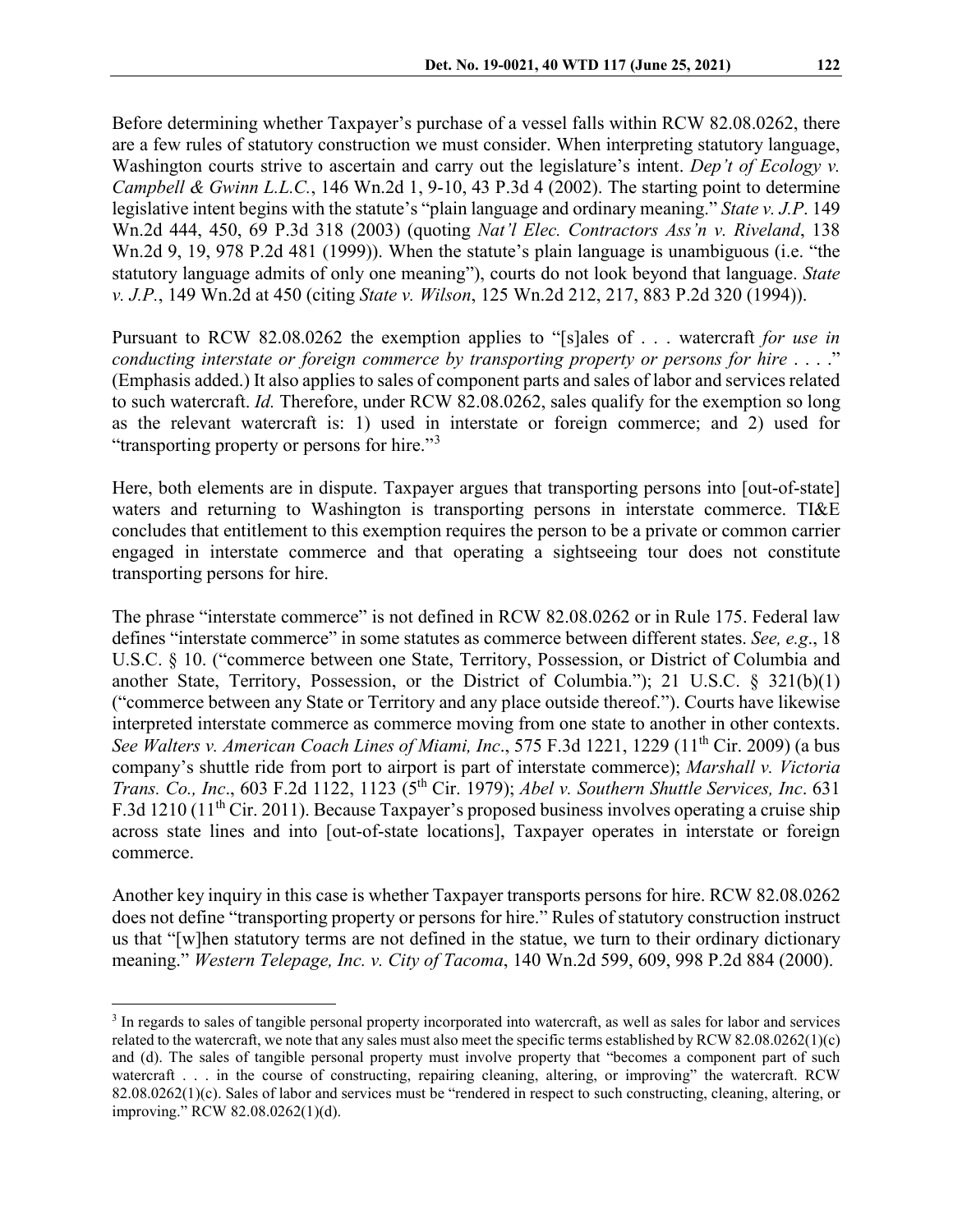The dictionary defines the verb "transport" as "to transfer or convey from one person or place to another." Webster's Third New International Dictionary of the English Language 466 (1993). [Taxpayer is "transporting persons" as contemplated by RCW 82.08.0262 because Taxpayer is transferring or conveying persons from one place, the departure point, to other places along a predetermined schedule of departures, and then returning to the original point of departure. Between each point of the route, Taxpayer is conveying persons from one place to another.]

Although the noun "hire" is defined as "payment for labor or personal services," *id.*, the term "for hire" is a legal term that courts have deemed susceptible to more than one reasonable meaning, depending on the context. The Court of Appeals has recognized that "for hire" "could be understood as effecting the engagement or purchase of labor or services for compensation or wages" but also that it could contemplate that passengers are directly responsible for the fare. *First Student v. Dep't of Revenue*, 4 Wn. App. 2d 857, 867-68, 423 P.3d 921 (2018)[, *aff'd*, 194 Wn.2d 707, 451 P.3d 1094 (2019)]. Other sources have defined the term as transportation offered to the general public for compensation. *See* WAC 480-51-020(7).

Here, whether we lend the term "transporting . . . persons for hire" in RCW 82.08.0262 its ordinary dictionary definition as transferring or conveying persons [from one person or place to another] for payment, or a more specific definition such as requiring that passengers are responsible for the fare or that the transportation is offered to the general public, in either case, the transportation of the passengers at issue would qualify as "for hire."

Rule 175 provides further guidance on when private carriers transport persons for hire both in and outside of Washington. Rule 175 explains, in pertinent part:

Persons engaged in [operating a business as a private carrier] are not subject to business tax or utility tax with respect to operating income received for transporting persons or property in interstate or foreign commerce. (See WAC 458-20-193).

When such persons also engage in intrastate business activities they become taxable at the rates and in the manner stated in WAC 458-20-179 . . . .

WAC 458-20-179 (Rule 179) provides an important distinction between hauling by watercraft under certain circumstances between points in Washington, a PUT activity, and sightseeing tours, which are subject to B&O tax and similarly involve transporting persons from one place to another. It explains: "These [PUT] classifications do not include sightseeing tours, fishing charters, or activities that are in the nature of guided tours where the tour may include some water transportation. Persons engaged in providing tours should refer to WAC 458-20-258, Travel agents and tour operators." Rule 179(101)(a).

In this particular case, Taxpayer takes passengers on a tour of specific locations in Washington [and out-of-state]. The focus of that trip is a tour of the sights along the way, along with specific activities, such as kayaking and whale watching, and, as discussed in more detail below, Taxpayer is subject to the tour operator B&O tax classification on its apportionable Washington income. However, the letter ruling incorrectly relies on the classification of Taxpayer's business activities for tax purposes to determine whether Taxpayer is eligible for the exemption in RCW 82.08.0262.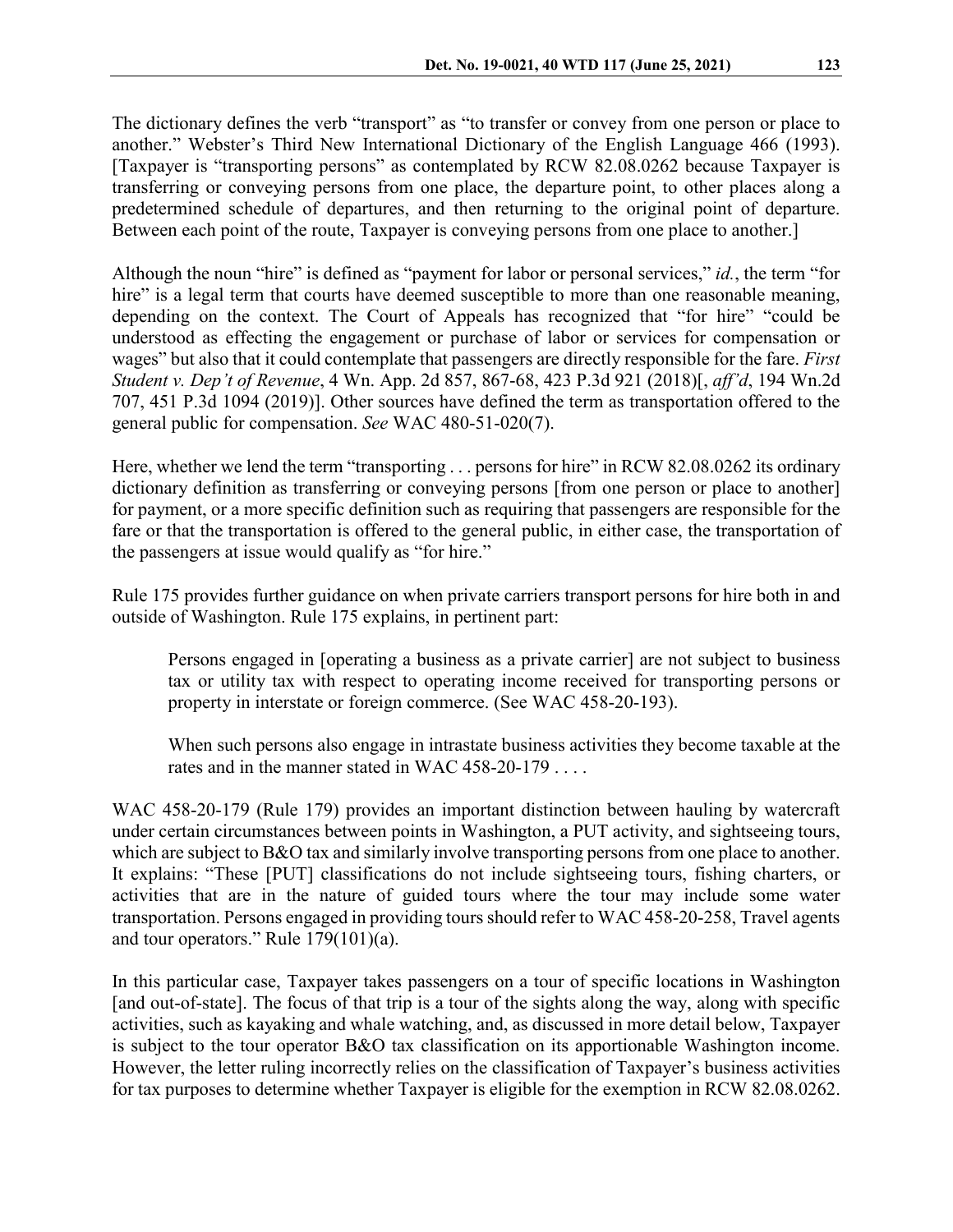Nothing in Rule 175 or Rule 179 compels such a result. More importantly, the plain language of RCW 82.08.0262 contains no such limitation. Here, because Taxpayer will use the vessel both in interstate commerce and to transport persons for hire, its purchase of the vessel qualifies for the exemption in RCW 82.08.0262.

## *II. Application of RCW 82.08.0261 and Rule 175 to Taxpayer's Purchase of Fuel for its Intended Business Activities*

RCW 82.08.0261(1) exempts sales of tangible personal property for use by a business that operates as "a private or common carrier by . . . water in interstate or foreign commerce." However, any actual use of such property in this state is subject to use tax. RCW 82.08.0261(1). Rule 175(4) implements this exemption by providing that retail sales tax does not apply to sales of tangible personal property for use by purchasers in connection with a business that conducts "interstate or foreign commerce by transporting therein . . . persons for hire[.]" Rule 175.

TI&E ruled that Taxpayer's purchase of fuel for its vessel for its intended business activities would not qualify for an exemption from retail sales tax. Similar to above, TI&E based this ruling on the conclusion that Taxpayer's intent to offer guided excursions removes it from the realm of businesses that transport persons for hire. We disagree with TI&E.

In this case, Taxpayer is not asking for a ruling related to fuel used in Washington State, conceding that such use would be subject to use tax. However, any fuel used outside of Washington to transport persons into [out-of-state] would be exempt under RCW 82.08.0261. Like RCW 82.08.0262, RCW 82.08.0261 does not limit the exemption to retail purchases by businesses subject to PUT. Here, Taxpayer does transport persons for hire and use the property in question in interstate or foreign commerce, even if its activities are subject to the tour operator B&O tax classification.

# *III. Application of RCW 82.12.0254 to Taxpayer's Use of the Vessel in Washington*

Although RCW 82.08.0262 may provide a sales tax exemption for purchases it makes, it may owe use tax on such purchases if it does not use its vessel *primarily* in interstate or foreign commerce. RCW 82.12.0254 provides a companion use tax exemption to the sales tax exemption provided by RCW 82.08.0262. Like its companion, RCW 82.12.0254 provides a use tax exemption for watercraft used in interstate or foreign commerce as well as tangible personal property that becomes a component of such watercraft and labor and services rendered in respect to the watercraft. RCW 82.12.0254 conditions qualification for this exemption on the watercraft being used *primarily* in conducting interstate or foreign commerce. RCW 82.12.0254(1)(a).

Rule 175 also explains the use tax requirements pertaining to persons engaged in operating as a private carrier by water in interstate or foreign commerce.<sup>[4](#page-7-0)</sup> It provides, in pertinent part:

The use tax does not apply upon the use of . . . watercraft, including component parts thereof, which are used primarily in conducting such businesses.

<span id="page-7-0"></span> <sup>4</sup> Rule 175 defines "private carrier" to include "every carrier, other than a common carrier, engaged in the business of transporting persons or property for hire."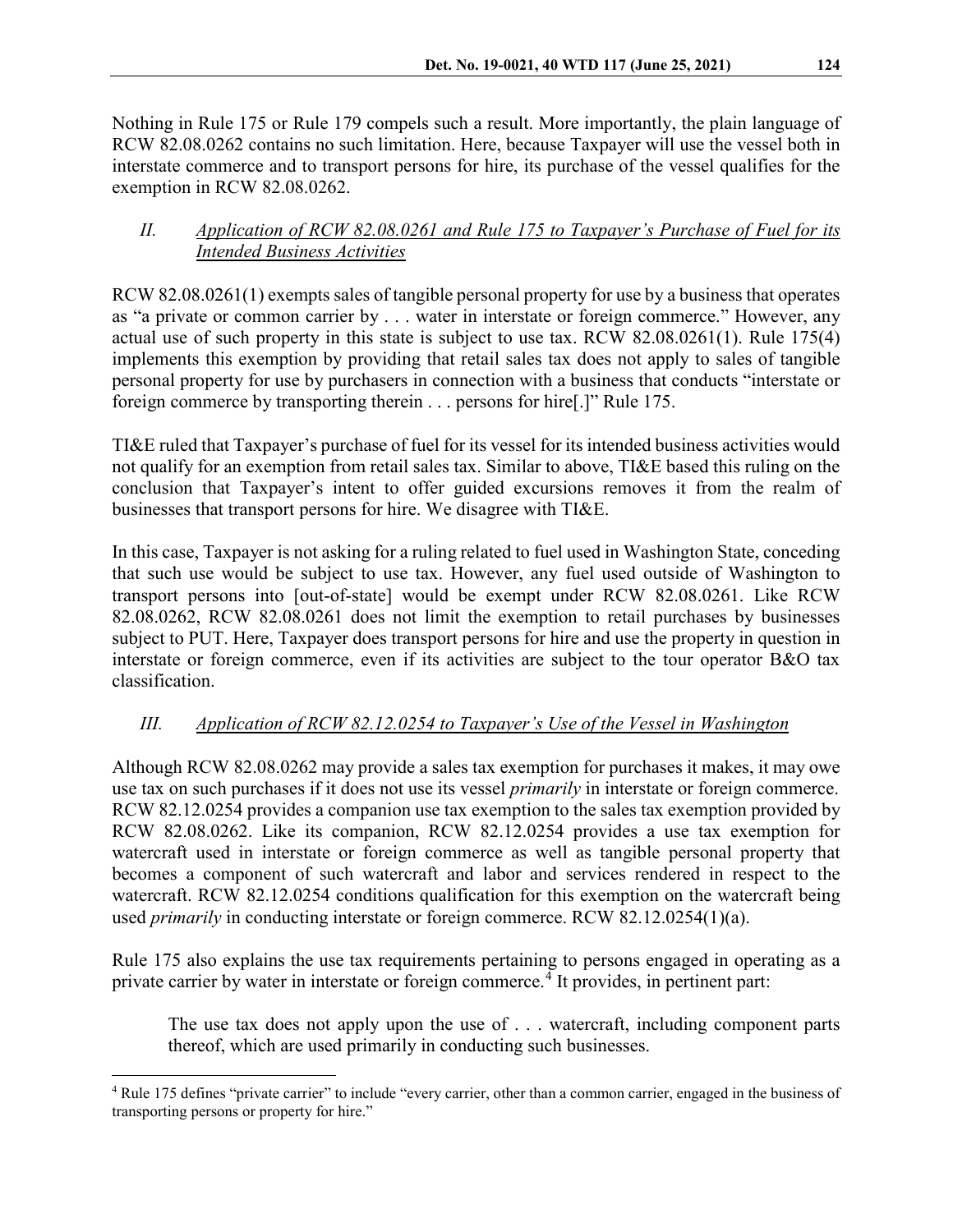"Actual use within this state," as used in RCW 82.08.0261 does not include use of durable goods aboard carrier property while engaged in interstate or foreign commerce. Thus the use tax does not apply upon the use of furnishings and equipment (whether attached to the carrier or not) intended for use aboard carrier property while operating partly within and partly without this state. Included herein are such items as bedding, table linen and wares, kitchen equipment, tables and chairs, hand tools, hawsers, life preservers, parachutes, and other durable goods . . . .

The use tax *does* apply upon the actual use within this state of all other types of tangible personal property purchased at retail and upon which the sales tax has not been paid. Included herein are all consumable goods for use on and placed aboard carrier property while within this state, but only to the extent of that portion consumed herein. Thus the tax applies upon the use of the amount consumed in this state of ice, *fuel* and lubricants which are placed aboard in this state . . . .

### Rule 175 (emphasis added).

Department precedent holds that a taxpayer uses a vessel "primarily" for interstate or foreign commerce when it uses the vessel more than fifty percent of the time for such commerce. *See* Det. No. 01-190R, 22 WTD 244 (2002) (concluding that a yacht used for crewed charters in Alaska and Washington did not qualify for the use tax exemption provided by RCW 82.12.0254 where the owners used the yacht more than fifty percent of the time as their personal residence); *see also*  Det. No. 91-323ER, 13 WTD 39 (1993) (finding that vessels failed to qualify for exemption in RCW 82.12.0254, among other reasons, where interstate or foreign commerce did not constitute 51 percent of the vessels' use). Thus, unless Taxpayer uses the subject vessel fifty percent or more of the time to conduct interstate or foreign commerce, it will owe use tax on its use of the vessel.

## *IV. Application of the B&O Tax to Taxpayer's Intended Business Activities*

While not specifically at issue, we also provide additional clarification related to the taxability of Taxpayer's business activities. TI&E ruled that Taxpayer is subject to B&O tax under the tour operator classification under RCW 82.04.260(5). The term "tour operator" is not defined in Chapter 82.04 RCW, but it is defined in Rule 258(3)(a)(i) as follows:

A "tour operator" is a person engaging in the business activity of providing tours directly or through third-party providers including, but not limited to, transportation, lodging, meals and other associated services that are purchased by the customer. The tour operator generally either purchases or provides some or all of the services offered, and is itself liable for paying for any services it purchases.

Both TI&E and Taxpayer agree that Taxpayer is a tour operator subject to B&O tax under this classification. As Rule 258(5) explains, "[p]ersons engaged in business as a . . . tour operator both inside and outside this state may be eligible to apportion gross income reportable under the travel agent/tour operator B&O tax classification." *See also* RCW 82.04.460(4)(a)(ii) (the definition of "apportionable activities" specifically includes activities taxed under the tour operator B&O tax classification). This means that you may rely on the apportionment provisions contained in RCW